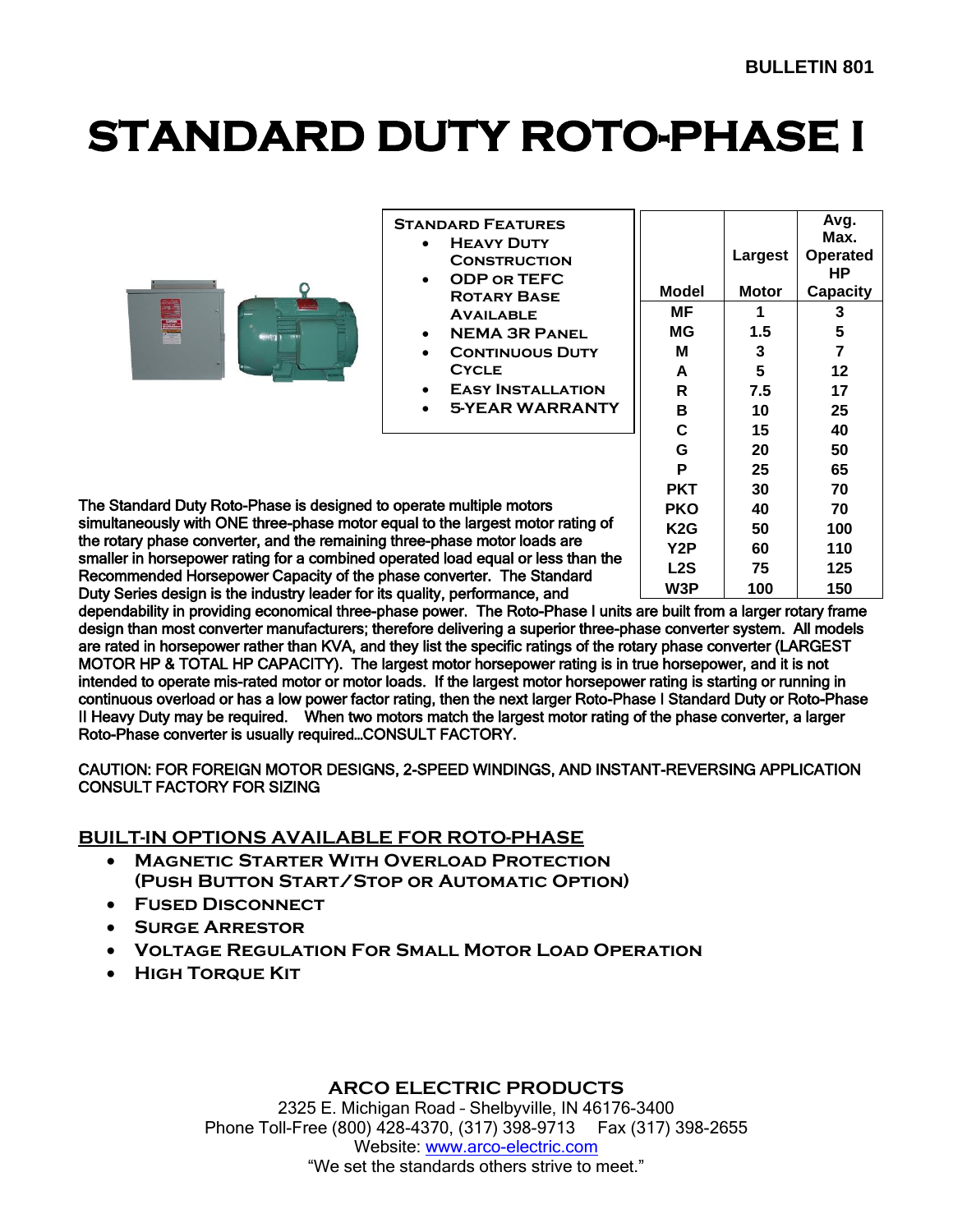

|               |        |        |        |        |        |              | <b>AUX</b>  |                |
|---------------|--------|--------|--------|--------|--------|--------------|-------------|----------------|
| <b>MODEL</b>  | A      | в      | C      | D      | Е      | <b>PANEL</b> | <b>BANK</b> | <b>WT</b>      |
| МF            | 12.00" | 11.00" | 11.00" | 7.00"  | 9.00"  | 10x8x6       |             | 67 Lbs.        |
| <b>MG</b>     | 12.00" | 11.00" | 11.00" | 7.00"  | 9.00"  | 10x8x6       |             | 84 Lbs.        |
| M             | 13.00" | 11.00" | 10.00" | 7.00"  | 9.00"  | 10x8x6       |             | 96 Lbs.        |
| A             | 16.00" | 13.00" | 13.00" | 8.00"  | 10.00" | 16x12x6      |             | 171 Lbs.       |
| R             | 17.00" | 14.00" | 13.00" | 10.00" | 12.00" | 16x12x6      |             | 222 Lbs.       |
| B             | 19.00" | 16.00" | 16.00" | 12.00" | 12.00" | 16x12x6      |             | 275 Lbs.       |
| С             | 23.00" | 18.00" | 21.00" | 13.00" | 13.00" | 18x18x10     |             | 482 Lbs.       |
| G             | 25.00" | 20.00" | 24.00" | 14.00" | 15.00" | 18x18x10     |             | 643 Lbs.       |
| P             | 25.00" | 20.00" | 24.00" | 14.00" | 15.00" | 18x18x10     |             | 687 Lbs.       |
| <b>PKT(1)</b> | 25.00" | 20.00" | 24.00" | 14.00" | 15.00" | 18x18x10     | 10x10x6     | <b>697 Lbs</b> |
| <b>PKO(1)</b> | 25.00" | 20.00" | 24.00" | 14.00" | 15.00" | 18x18x10     | 12x12x8     | 700 Lbs.       |
| $K2G(**)$ (1) | 25.00" | 20.00" | 24.00" | 14.00" | 15.00" | 18x18x10     | 10x10x6     | 1296 Lbs.      |
| $Y2P(**)$ (1) | 25.00" | 20.00" | 24.00" | 14.00" | 15.00" | 18x18x10     | 8x8x6       | 1384 Lbs.      |
| $L2S(*)(1)$   | 27.00" | 22.00" | 25.00" | 15.00" | 17.00" | 24x24x10     | 12x12x8     | 1975 Lbs.      |
| $W3P(**)$ (1) | 25.00" | 20.00" | 24.00" | 14.00" | 15.00" | 18x18x10     | 18x12x8     | 2071 Lbs.      |

(\*\*) Two Units Paralleled (\*\*\*) Three Units Paralleled (1) Includes Separate Auxiliary Capacitor Bank

NOTE: When ordering the phase converter with the magnetic starter control package, you will need to add the Prefix Letter "C" (Automatic unit with starter, OL protection, and time-delay relay), or Prefix Letter "C/" (Manual unit with starter, OL protection, and push button START/STOP station).

With the addition of optional features, the panel size of the phase converter model may change – Please Consult Factory.

ARCO Electric Products reserves the right to make product changes without prior notification.

**ARCO ELECTRIC PRODUCTS** 2325 E. Michigan Road – Shelbyville, IN 46176-3400 Phone Toll-Free (800) 428-4370, (317) 398-9713 Fax (317) 398-2655 Website: www.arco-electric.com "We set the standards others strive to meet."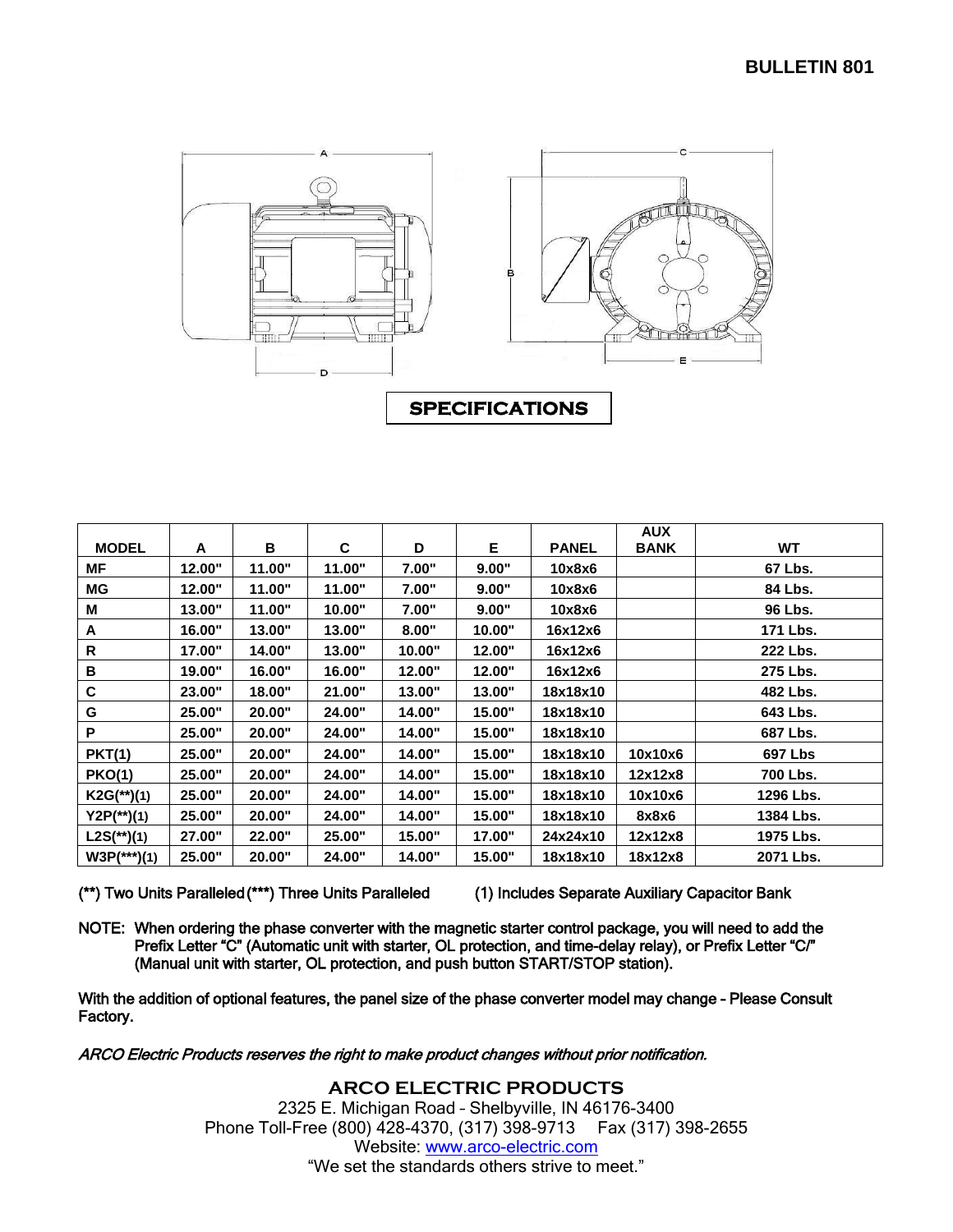# **Heavy Duty Series Roto-Phase II**

| <b>Roto-Phase Converter</b> |  |
|-----------------------------|--|
|                             |  |
|                             |  |
| é                           |  |
|                             |  |
|                             |  |
| ×                           |  |
|                             |  |
|                             |  |

|                 | Largest      | Avg. Max.<br>Operated |
|-----------------|--------------|-----------------------|
| Model           | Motor        | <b>HP Capacity</b>    |
|                 |              |                       |
| HD <sub>2</sub> | $\mathbf{2}$ | 9                     |
| HD3             | 3            | 12                    |
| HD5             | 5            | 20                    |
| HD7             | 7.5          | 30                    |
| <b>HD10</b>     | 10           | 45                    |
| <b>HD15</b>     | 15           | 60                    |
| <b>HD20</b>     | 20           | 75                    |
| <b>HD25</b>     | 25           | 100                   |
| <b>HD30</b>     | 30           | 100                   |
| <b>HD40</b>     | 40           | 100                   |
| HD2P            | 50           | 120                   |
| <b>HD2S</b>     | 60           | 150                   |
| HD3P            | 75           | 200                   |
| <b>HD4P</b>     | 100          | 220                   |

**\* Specify 230 VAC or 460 VAC \* Continuous Operating Duty Cycle**

**\* ODP or TEFC DESIGN UNITS AVAILABLE \* 5-YEAR WARRANTY**

The Heavy Duty Roto-Phase is designed to start ONE "hard starting" motor based on the rotary phase converter's Largest Motor HP rating plus miscellaneous smaller motor loads equal to or less than the Maximum Recommended HP Capacity. It can also handle a start-up load of TWO motors of the same HP rating as the Largest Motor rating of the phase converter if they are sequentially started and operated under light loads. This unit has a greater capacity than any rotary phase converter made. The reason for the larger horsepower capacity of this unit is due to the increase in physical size. The heavy duty converters are substantially larger in comparison than our competitor's units which are listed at a heavy duty rating. This allows the converter the capability of starting motors that are "hard starting" or operating more three phase motor load.

The Heavy Duty Series Design is capable of handling the tough jobs such as: CENTRIFUGAL WATER PUMPS, GRAIN DRYERS, FERTILIZER MIXERS, DOUGH MIXERS, REFRIGERATION COMPRESSORS, AIR COMPRESSORS, and RESISTIVE LOADS as well as multiple inductive motor loads. The largest motor horsepower rating is in true horsepower and is not intended to operate mis-rated motors or motor loads. Where TWO motors match the Largest Motor Rating of the phase converter and are "simultaneously" started, then you would need to choose the Roto-Phase Converter model which matches the TOTAL horsepower of the two threephase motors. When using this series of converter with "high efficiency" motor loads, please consult factory. CAUTION: FOR FOREIGN MOTOR DESIGNS, 2-SPEED WINDINGS, AND INSTANT-REVERSING APPLICATIONS. CONSULT FACTORY

#### **BUILT-IN CONTROL PACKAGE OPTIONS**

**\*Magnetic Starter with Overload Protection & PB ON/OFF Station or a Time-Delay Relay \*Fused Disconnect Switch \*Voltage Regulation Larger Models available**

### **ARCO ELECTRIC PRODUCTS**

2325 E. Michigan Road – Shelbyville, IN 46176-3400 Phone Toll-Free (800) 428-4370, (317) 398-9713 Fax (317) 398-2655 Website: www.arco-electric.com "We set the standards others strive to meet."